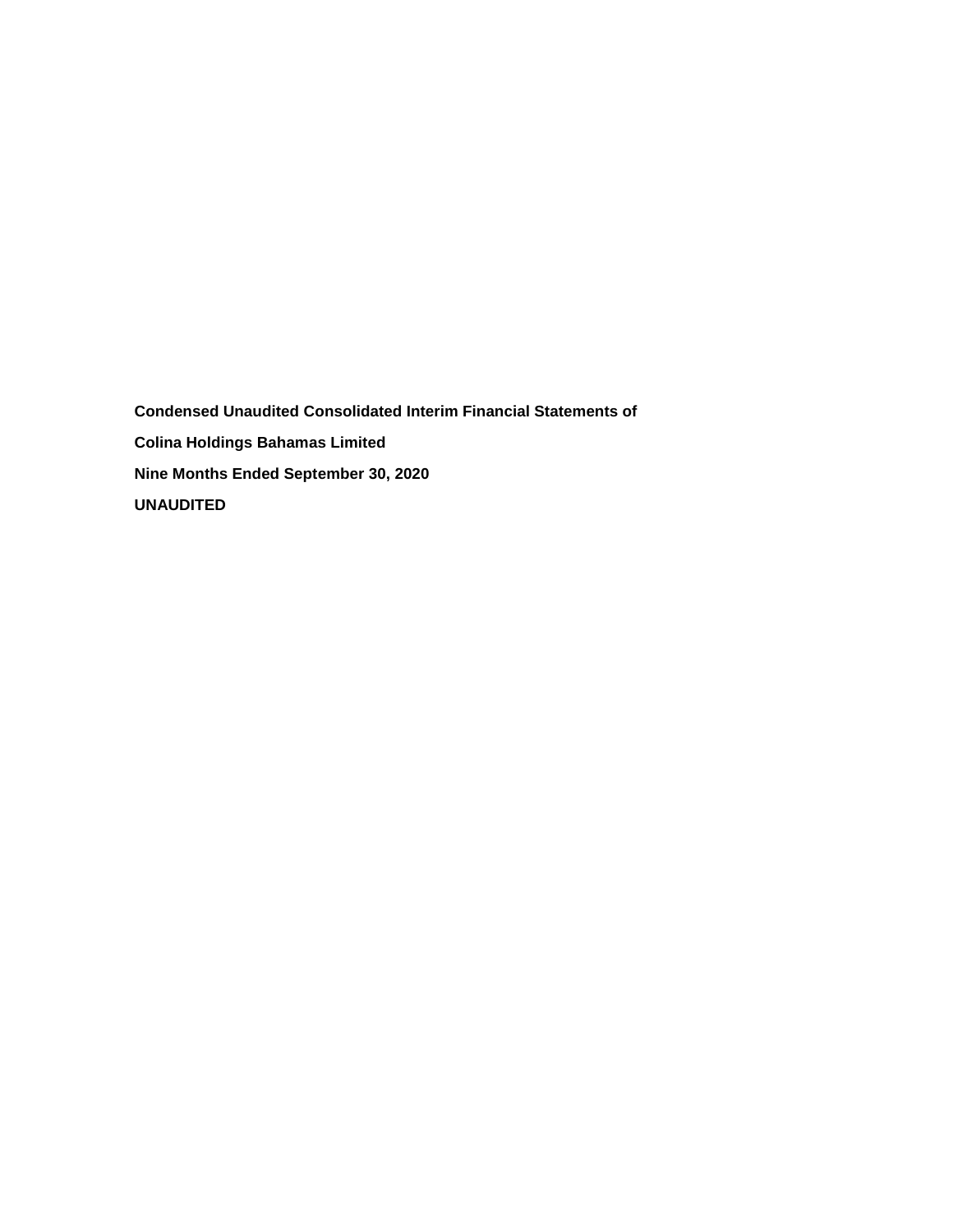Dear Shareholders,

For the nine months ended September 30, 2020, the Company recorded net income attributable to ordinary shareholders of \$8.6 million or \$0.35 per ordinary share. This compares to net income attributable to ordinary shareholders of \$8.9 million and \$0.36 per ordinary share for the same period in 2019.

Comprehensive income attributable to equity shareholders for the nine months ended September 30, 2020 totalled \$2.7 million compared to \$11.5 million for the same period in the prior year – reflecting the significant impact that the mark-to-market price adjustments on its investment securities continues to have on the Company's comprehensive income results.

These mark-to-market revaluation losses were reflected in net investment income which totals \$8.6 million compared to \$32.9 million in the prior year. Additional fair value losses were recognized through the revaluation reserve on investment securities classified as available for sale totalling \$7.7 million. The Company ensures that as part of its long-term strategy, that it maintains a strong capital base to withstand these interim periods of price volatility.

The mark-to-market revaluation adjustments affecting net investment income is the primary driver for the reduction in total revenues which totalled \$108.3 million for the 9 months ended September 30, 2020 compared to \$138.7 million in the prior year. Gross premium revenues through September 30, 2020 were down \$4.3 million as new business and renewal premiums were challenged by the effects of the ongoing pandemic. Net premium revenues through September 30, 2020 totalled \$83.5 million compared to \$88.7 million for the same period in 2019.

The decrease in revenues was offset slightly by a reduction in claims experience with net policyholder benefits totalling \$60.6 million for the 9 months ended September 30, 2020 compared to \$67.6 million in the prior year. Additionally, offsetting the impact of the negative investment returns is a release of provisions for future policyholder benefits totalling \$3.1 million compared to an increase in reserves in the prior year totalling \$20.1 million.

The mark-to-market adjustments reflected in the income statement and revaluation reserve have affected the investment securities balance at September 30, 2020 which totals \$439.3 million, a decrease from \$445.8 million at December 31, 2019. Total assets at September 30, 2020 were \$788.6 million with invested assets remaining the largest component of total assets comprising 78.8% of total assets.

The Company continues to have a strong balance sheet to weather income statement volatility, particularly during these times of economic changes and uncertainty. We remain focused on ensuring that the Company's capital base remains sufficiently strong to meet its obligations to its policyholders and shareholders.

 $\overbrace{\phantom{aaaaaaa}}$ 

Terence Hilts Chairman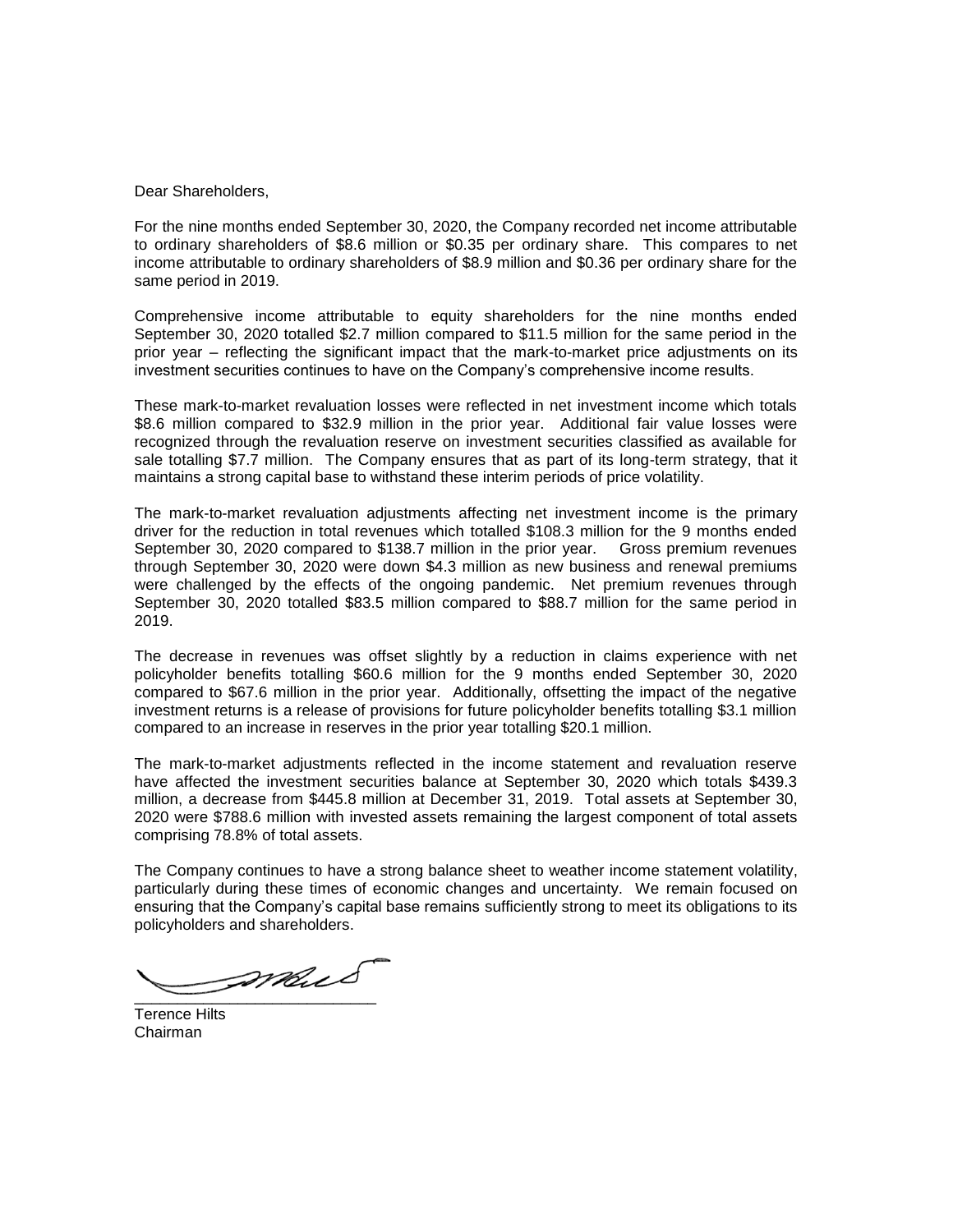### **COLINA HOLDINGS BAHAMAS LIMITED Unaudited Consolidated Interim Statement of Financial Position**

As at September 30, 2020 with comparative figures as at December 31, 2019 (Expressed in Bahamian dollars)

|                                                  | September 30,<br>2020 |             | December 31,<br>2019 |
|--------------------------------------------------|-----------------------|-------------|----------------------|
| <b>ASSETS</b>                                    |                       |             |                      |
| Cash and demand balances                         | \$                    | 46,652,594  | \$<br>44,330,366     |
| Term deposits                                    |                       | 15,015,690  | 5,170,577            |
| Investment securities and other financial assets |                       | 439,251,278 | 445,753,030          |
| Receivables and other assets                     |                       | 90,011,265  | 94,542,220           |
| Policy loans                                     |                       | 69,327,993  | 69,614,153           |
| Mortgages and commercial loans                   |                       | 24,542,937  | 25,330,141           |
| Investment properties                            |                       | 57,695,151  | 59,036,402           |
| Equity-accounted investees                       |                       | 15,505,195  | 17,532,501           |
| Property and equipment                           |                       | 15,981,177  | 17,028,963           |
| Goodwill                                         |                       | 13,065,819  | 13,065,819           |
| Other intangible assets                          |                       | 1,533,256   | 1,881,027            |
| <b>Total assets</b>                              | \$                    | 788,582,355 | \$<br>793,285,199    |
| <b>LIABILITIES</b>                               |                       |             |                      |
| Provision for future policy benefits             | \$                    | 455,506,528 | \$<br>458,614,942    |
| Policy dividends on deposit                      |                       | 27,478,331  | 28,035,994           |
| Total policy liabilities                         |                       | 482,984,859 | 486,650,936          |
| Repurchase agreement                             |                       |             | 7,000,000            |
| Loans and other borrowings                       |                       | 1,518,871   | 4,167,356            |
| Other liabilities                                |                       | 96,423,919  |                      |
|                                                  |                       |             | 83,020,960           |
| <b>Total liabilities</b>                         |                       | 580,927,649 | 580,839,252          |
| <b>EQUITY</b>                                    |                       |             |                      |
| Ordinary shares                                  |                       | 24,729,613  | 24,729,613           |
| Share premium                                    |                       | 5,960,299   | 5,960,299            |
| <b>Revaluation reserve</b>                       |                       | 5,542,339   | 13,902,509           |
| Retained earnings                                |                       | 100,419,198 | 97,272,149           |
| Total ordinary shareholders' equity              |                       | 136,651,449 | 141,864,570          |
| Preference shares                                |                       | 42,500,000  | 42,500,000           |
| Total shareholders' equity                       |                       | 179,151,449 | 184,364,570          |
| Non-controlling interests                        |                       | 28,503,257  | 28,081,377           |
| <b>Total equity</b>                              |                       | 207,654,706 | 212,445,947          |
| <b>Total liabilities and equity</b>              | \$                    | 788,582,355 | \$<br>793,285,199    |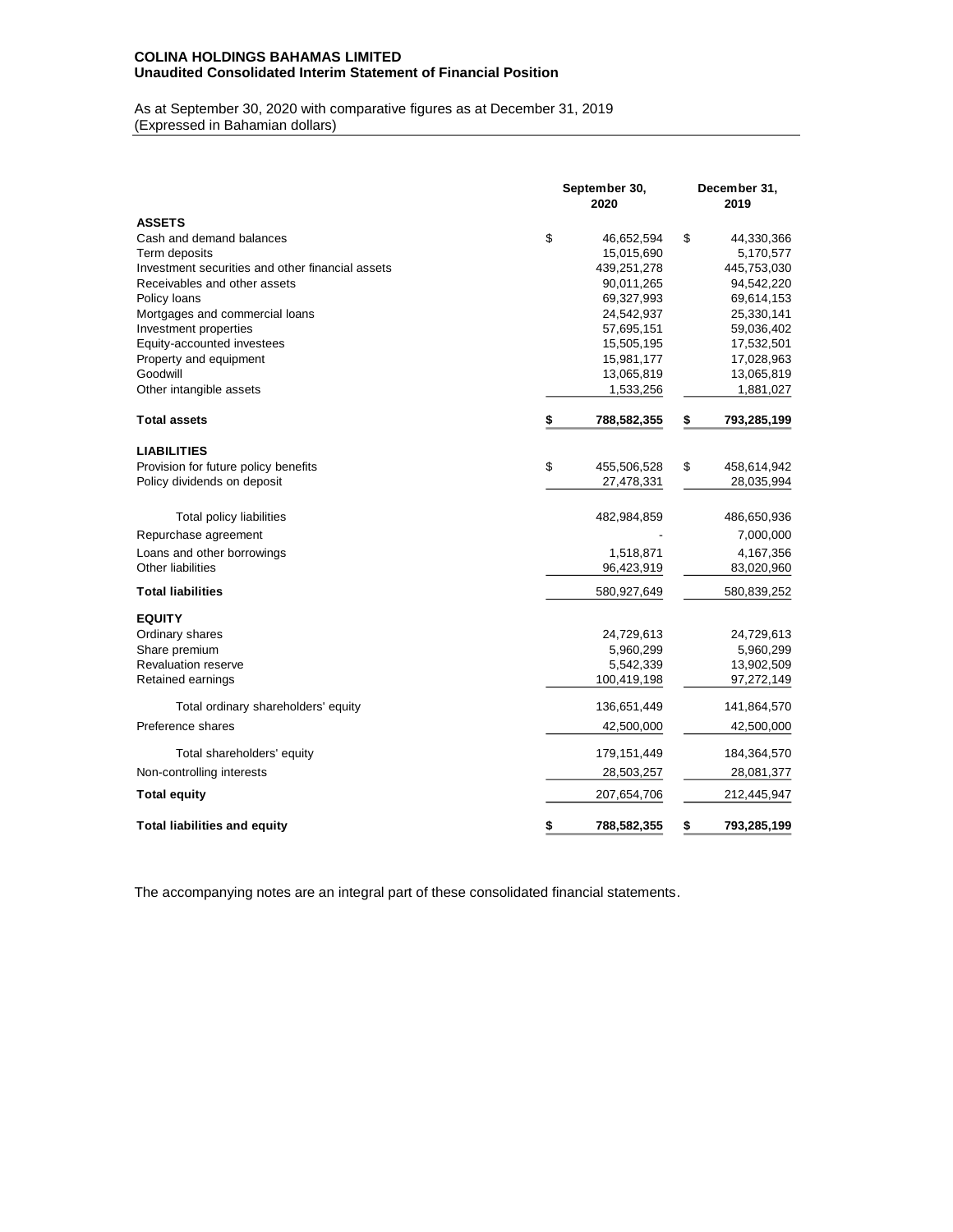#### **COLINA HOLDINGS BAHAMAS LIMITED Unaudited Consolidated Interim Statement of Income**

# For the nine months ended September 30, 2020

with comparative figures for the nine months ended September 30, 2019

(Expressed in Bahamian dollars)

|                                                 | 9 Months Ended<br>September 30, 2020 | 9 Months Ended<br>September 30, 2019 |
|-------------------------------------------------|--------------------------------------|--------------------------------------|
| Revenues:                                       |                                      |                                      |
| Premium revenue                                 | \$<br>94,876,428                     | \$<br>99,168,720                     |
| Less: Reinsurance premiums                      | 11,419,311                           | 10,510,295                           |
| Net premium revenue                             | 83,457,117                           | 88,658,425                           |
| Net investment income                           | 8,555,767                            | 32,978,636                           |
| Share of net loss of associates                 | (2,027,306)                          | 423,961                              |
| Net commission income                           | 2,804,426                            | 2,834,651                            |
| Investment management and other fees            | 11,634,064                           | 10,838,434                           |
| Other income and fees                           | 3,879,724                            | 2,946,962                            |
| <b>Total revenues</b>                           | 108,303,792                          | 138,681,069                          |
| <b>Benefits and expenses:</b>                   |                                      |                                      |
| Policyholders' benefits                         | 66,419,531                           | 76,549,203                           |
| Less: Reinsurance recoveries                    | 5,774,569                            | 8,974,914                            |
| Net policyholders' benefits                     | 60,644,962                           | 67,574,289                           |
| Changes in provision for future policy benefits | (3, 108, 413)                        | 20,159,246                           |
| General and administrative expenses             | 28,707,624                           | 28,421,085                           |
| Commission expense                              | 4,832,967                            | 6,184,996                            |
| Premium and other tax expense                   | 2,978,977                            | 2,736,018                            |
| Finance costs and interest                      | 1,071,717                            | 886,240                              |
| Other expenses                                  | 656,490                              | 581,729                              |
| Total benefits and expenses                     | 95,784,324                           | 126,543,603                          |
| Net income for the period:                      | 12,519,468<br>S                      | \$<br>12,137,466                     |
| Net income attributable to:                     |                                      |                                      |
| Equity shareholders of the Company              | \$<br>10,420,381                     | \$<br>10,750,164                     |
| Non-controlling interests                       | 2,099,087                            | 1,387,302                            |
| Net income for the period                       | \$<br>12,519,468                     | \$<br>12,137,466                     |
| Basic earnings per ordinary share (Note 4)      | \$<br>0.35                           | \$<br>0.36                           |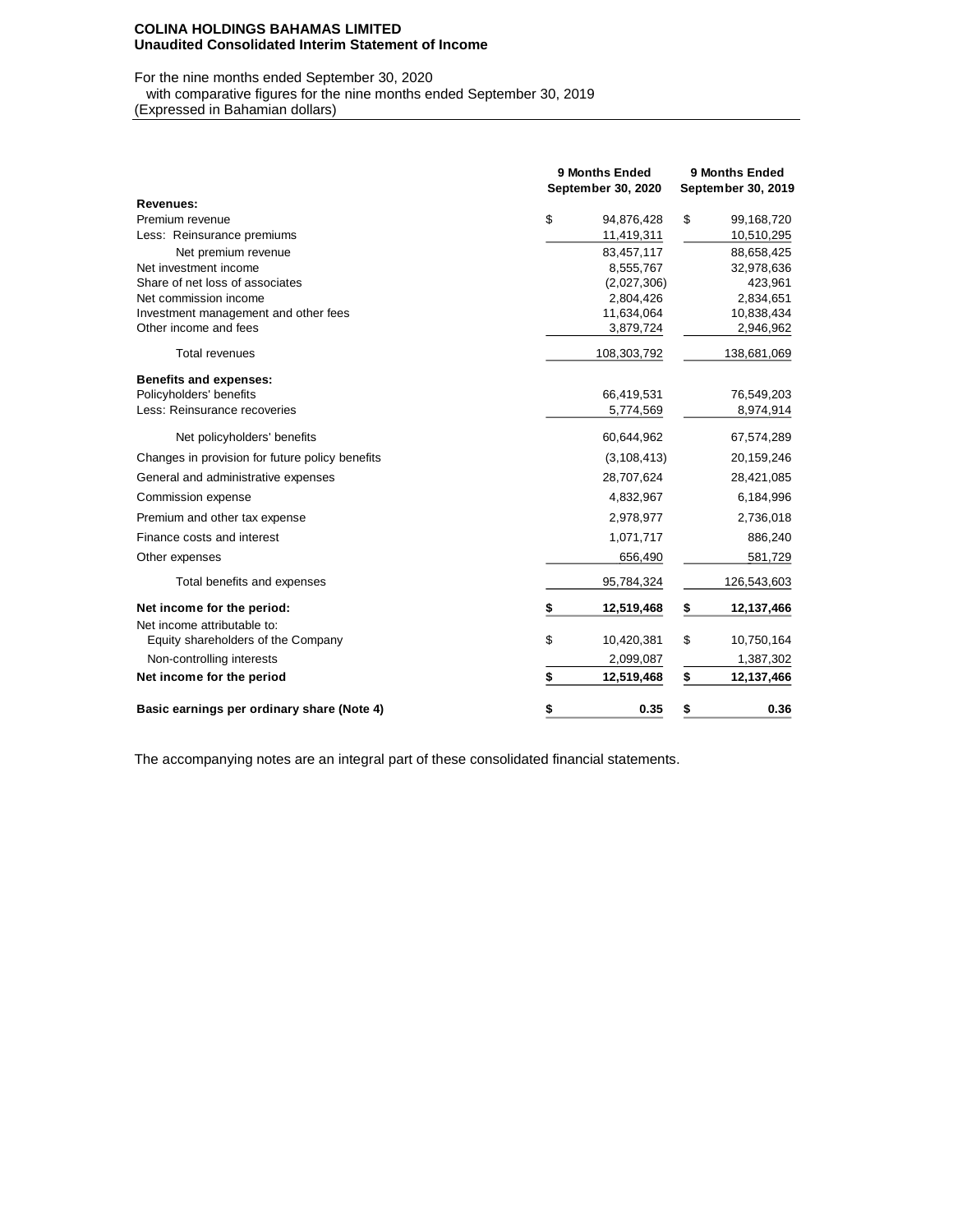### **COLINA HOLDINGS BAHAMAS LIMITED Unaudited Consolidated Interim Statement of Comprehensive Income**

For the nine months ended September 30, 2020

with comparative figures for the nine months ended September 30, 2019

(Expressed in Bahamian dollars)

|                                               | 9 Months Ended<br>September 30, 2020 |             |    | 9 Months Ended<br>September 30, 2019 |  |  |  |
|-----------------------------------------------|--------------------------------------|-------------|----|--------------------------------------|--|--|--|
| Net income for the period                     | \$                                   | 12,519,468  | \$ | 12,137,466                           |  |  |  |
| Other comprehensive (losses)/gains:           |                                      |             |    |                                      |  |  |  |
| Change in available-for-sale financial assets |                                      | (7,666,947) |    | 793,304                              |  |  |  |
| Total comprehensive income for the period     |                                      | 4,852,521   |    | 12,930,770                           |  |  |  |
| Attributable to:                              |                                      |             |    |                                      |  |  |  |
| Equity shareholders of the Company            | \$                                   | 2.753.434   | \$ | 11,543,468                           |  |  |  |
| Non-controlling interests                     |                                      | 2,099,087   |    | 1,387,302                            |  |  |  |
| Total comprehensive income for the period     |                                      | 4.852.521   |    | 12.930.770                           |  |  |  |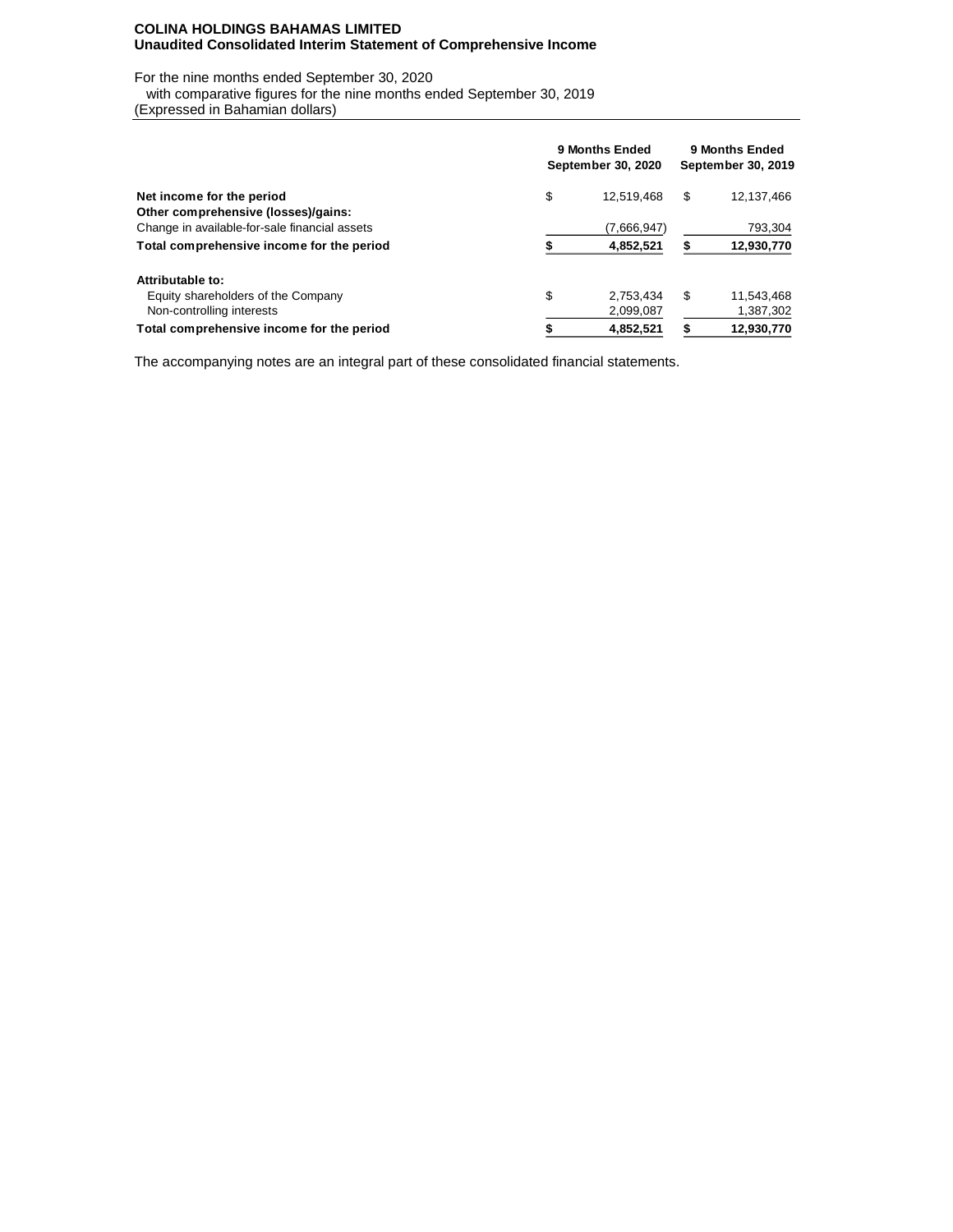#### **COLINA HOLDINGS BAHAMAS LIMITED Unaudited Consolidated Interim Statement of Income**

For the three months ended September 30, 2020

with comparative figures for the three months ended September 30, 2019

(Expressed in Bahamian dollars)

|                                                 | <b>3 Months Ended</b><br>September 30, 2020 |            |    | <b>3 Months Ended</b><br>September 30, 2019 |  |  |  |
|-------------------------------------------------|---------------------------------------------|------------|----|---------------------------------------------|--|--|--|
| <b>Revenues:</b>                                |                                             |            |    |                                             |  |  |  |
| Premium revenue                                 | \$                                          | 33,806,845 | \$ | 33,885,448                                  |  |  |  |
| Less: Reinsurance premiums                      |                                             | 3,809,496  |    | 3,694,974                                   |  |  |  |
| Net premium revenue                             |                                             | 29,997,349 |    | 30,190,474                                  |  |  |  |
| Net investment income                           |                                             | 7,582,884  |    | 11,429,148                                  |  |  |  |
| Share of net loss of associates                 |                                             | 234.396    |    | 566,127                                     |  |  |  |
| Net commission income                           |                                             | 794,232    |    | 868,122                                     |  |  |  |
| Investment management and other fees            |                                             | 4,257,357  |    | 3,539,545                                   |  |  |  |
| Other income                                    |                                             | 1,917,181  |    | 1,098,435                                   |  |  |  |
| <b>Total revenues</b>                           |                                             | 44,783,399 |    | 47,691,851                                  |  |  |  |
| <b>Benefits and expenses:</b>                   |                                             |            |    |                                             |  |  |  |
| Policyholders' benefits                         |                                             | 24,265,683 |    | 25,199,349                                  |  |  |  |
| Less: Reinsurance recoveries                    |                                             | 2,675,736  |    | 1,831,059                                   |  |  |  |
| Net policyholders' benefits                     |                                             | 21,589,947 |    | 23,368,290                                  |  |  |  |
| Changes in provision for future policy benefits |                                             | 3,919,043  |    | 8,043,091                                   |  |  |  |
| General and administrative expenses             |                                             | 9,592,960  |    | 9,576,196                                   |  |  |  |
| Commissions                                     |                                             | 1,524,940  |    | 2,121,357                                   |  |  |  |
| Premium and other tax expense                   |                                             | 996,573    |    | 922,087                                     |  |  |  |
| Finance costs                                   |                                             | 354,578    |    | 293,917                                     |  |  |  |
| Other expenses                                  |                                             | 250,135    |    | 176,612                                     |  |  |  |
| Total benefits and expenses                     |                                             | 38,228,176 |    | 44,501,550                                  |  |  |  |
| Net income for the period:                      | \$                                          | 6,555,223  | \$ | 3,190,301                                   |  |  |  |
| Net income attributable to:                     |                                             |            |    |                                             |  |  |  |
| Equity shareholders of the Company              | \$                                          | 5,590,277  | \$ | 2,947,470                                   |  |  |  |
| Non-controlling interests                       |                                             | 964,946    |    | 242,831                                     |  |  |  |
| Net income for the period                       | \$                                          | 6,555,223  | \$ | 3,190,301                                   |  |  |  |
| Basic earnings per share (Note 4)               | \$                                          | 0.20       | \$ | 0.09                                        |  |  |  |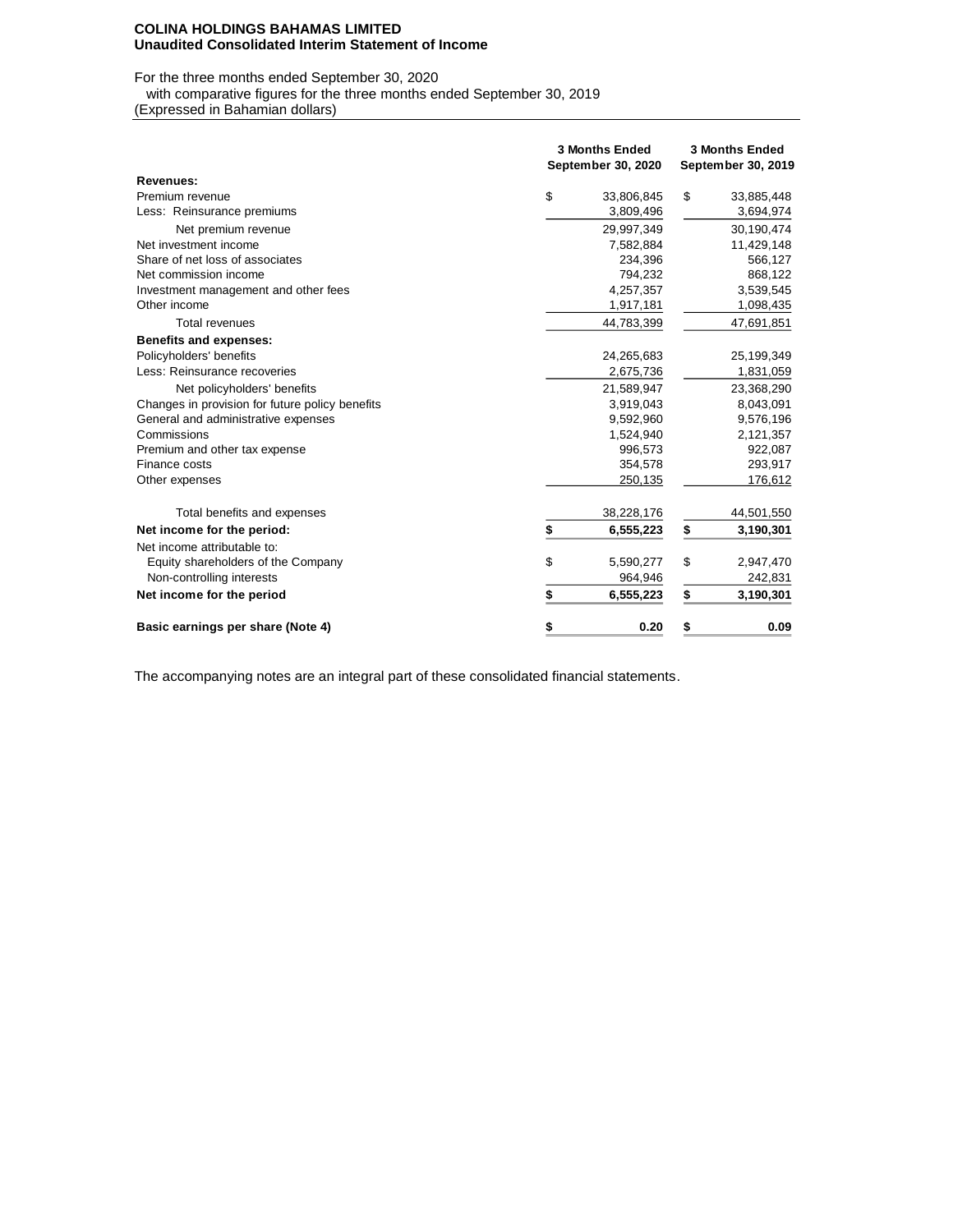### **COLINA HOLDINGS BAHAMAS LIMITED Unaudited Consolidated Interim Statement of Comprehensive Income**

For the three months ended September 30, 2020

with comparative figures for the three months ended September 30, 2019

(Expressed in Bahamian dollars)

|                                               | <b>3 Months Ended</b><br>September 30, 2020 | <b>3 Months Ended</b><br>September 30, 2019 |    |           |  |
|-----------------------------------------------|---------------------------------------------|---------------------------------------------|----|-----------|--|
| Net income for the period                     | \$                                          | 6,555,223                                   | \$ | 3,190,301 |  |
| Other comprehensive (losses)/gains:           |                                             |                                             |    |           |  |
| Change in available-for-sale financial assets |                                             | (173,775)                                   |    | 782,750   |  |
| Total comprehensive income for the period     |                                             | 6,381,448                                   |    | 3,973,051 |  |
| Attributable to:                              |                                             |                                             |    |           |  |
| Equity shareholders of the Company            | \$                                          | 5.416.502                                   | \$ | 3,730,220 |  |
| Non-controlling interests                     |                                             | 964.946                                     |    | 242,831   |  |
| Total comprehensive income for the period     |                                             | 6,381,448                                   |    | 3,973,051 |  |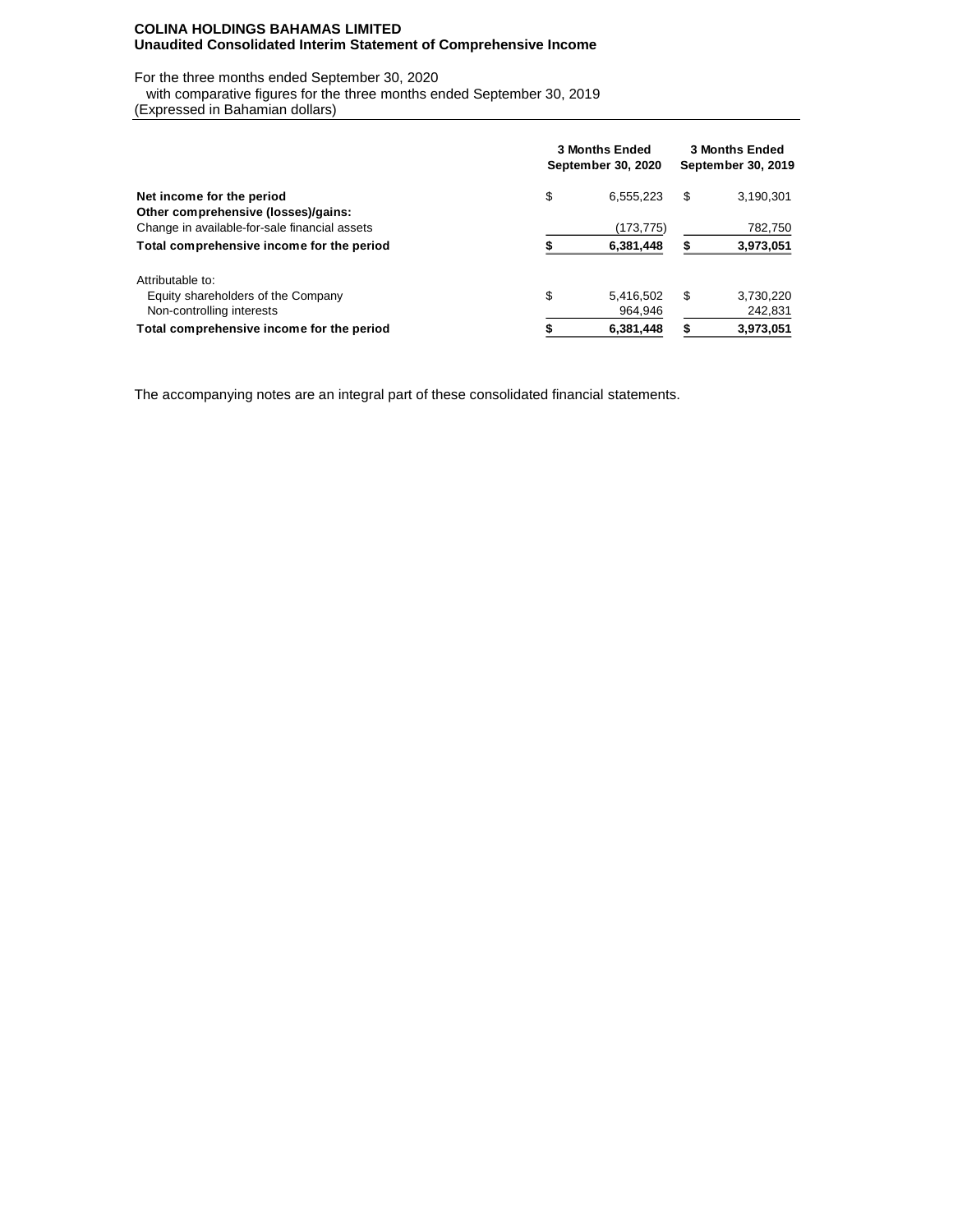## **COLINA HOLDINGS BAHAMAS LIMITED Unaudited Consolidated Statement of Changes in Equity**

# For the nine months ended September 30, 2020

 with comparative figures for the nine months ended September 30, 2019 (Expressed in Bahamian dollars)

|                                                                                           | Ordinary<br><b>Share</b><br>Capital | <b>Share</b><br>Premium |      | <b>Revaluation</b><br>Reserve |      | Preference<br><b>Share</b><br>Capital | <b>Retained</b><br>Earnings |      | Non-controlling<br><b>Interests</b> |      | <b>Total</b><br><b>Equity</b> |
|-------------------------------------------------------------------------------------------|-------------------------------------|-------------------------|------|-------------------------------|------|---------------------------------------|-----------------------------|------|-------------------------------------|------|-------------------------------|
| Balance, January 1, 2019<br>Net gain on remeasurement of<br>available-for-sale securities | 24,729,613 \$                       | 5,960,299 \$            |      | 13,964,081 \$                 |      | 42,500,000 \$                         | 88,149,601                  | -\$  | 23,733,667 \$                       |      | 199,037,261                   |
| to fair value                                                                             |                                     |                         |      | 793,304                       |      |                                       |                             |      |                                     |      | 793,304                       |
| Realized gains on available-for-sale securities                                           |                                     |                         |      | 244.783                       |      |                                       |                             |      |                                     |      | 244,783                       |
| Net income for the period                                                                 |                                     |                         |      |                               |      |                                       | 10,750,164                  |      | 1,387,302                           |      | 12,137,466                    |
| Changes in non-controlling interests                                                      |                                     |                         |      |                               |      |                                       |                             |      | 789,448                             |      | 789,448                       |
| Ordinary share dividends                                                                  |                                     |                         |      |                               |      |                                       | (5,440,515)                 |      |                                     |      | (5,440,515)                   |
| Preference share dividends                                                                |                                     |                         |      |                               |      |                                       | (1,832,814)                 |      |                                     |      | (1,832,814)                   |
| Balance, September 30, 2019                                                               | 24,729,613                          | 5,960,299               | - \$ | 15,002,168                    | - \$ | 42,500,000                            | 91,626,436                  | - \$ | 25,910,417 \$                       |      | 205,728,933                   |
| Balance, January 1, 2020<br>Net loss on remeasurement of                                  | \$<br>24,729,613 \$                 | 5,960,299 \$            |      | 13,902,509 \$                 |      | 42,500,000 \$                         | 97,272,149 \$               |      | 28,081,377 \$                       |      | 212,445,947                   |
| available-for-sale securities<br>to fair value                                            |                                     |                         |      | (7,666,947)                   |      |                                       |                             |      |                                     |      | (7,666,947)                   |
| Net fair value loss transferred to<br>income on disposal of                               |                                     |                         |      |                               |      |                                       |                             |      |                                     |      |                               |
| available-for-sale securities                                                             |                                     |                         |      | (693, 223)                    |      |                                       |                             |      |                                     |      | (693, 223)                    |
| Net income for the period                                                                 |                                     |                         |      |                               |      |                                       | 10,420,381                  |      | 2,099,087                           |      | 12,519,468                    |
| Changes in non-controlling interests                                                      |                                     |                         |      |                               |      |                                       |                             |      | (1,677,207)                         |      | (1,677,207)                   |
| Ordinary share dividends                                                                  |                                     |                         |      |                               |      |                                       | (5,440,518)                 |      |                                     |      | (5,440,518)                   |
| Preference share dividends                                                                |                                     |                         |      |                               |      |                                       | (1,832,814)                 |      |                                     |      | (1,832,814)                   |
| Balance, September 30, 2020                                                               | 24,729,613                          | 5,960,299               | - \$ | 5,542,339                     | - \$ | 42,500,000                            | 100,419,198                 | - 5  | 28,503,257                          | - 55 | 207,654,706                   |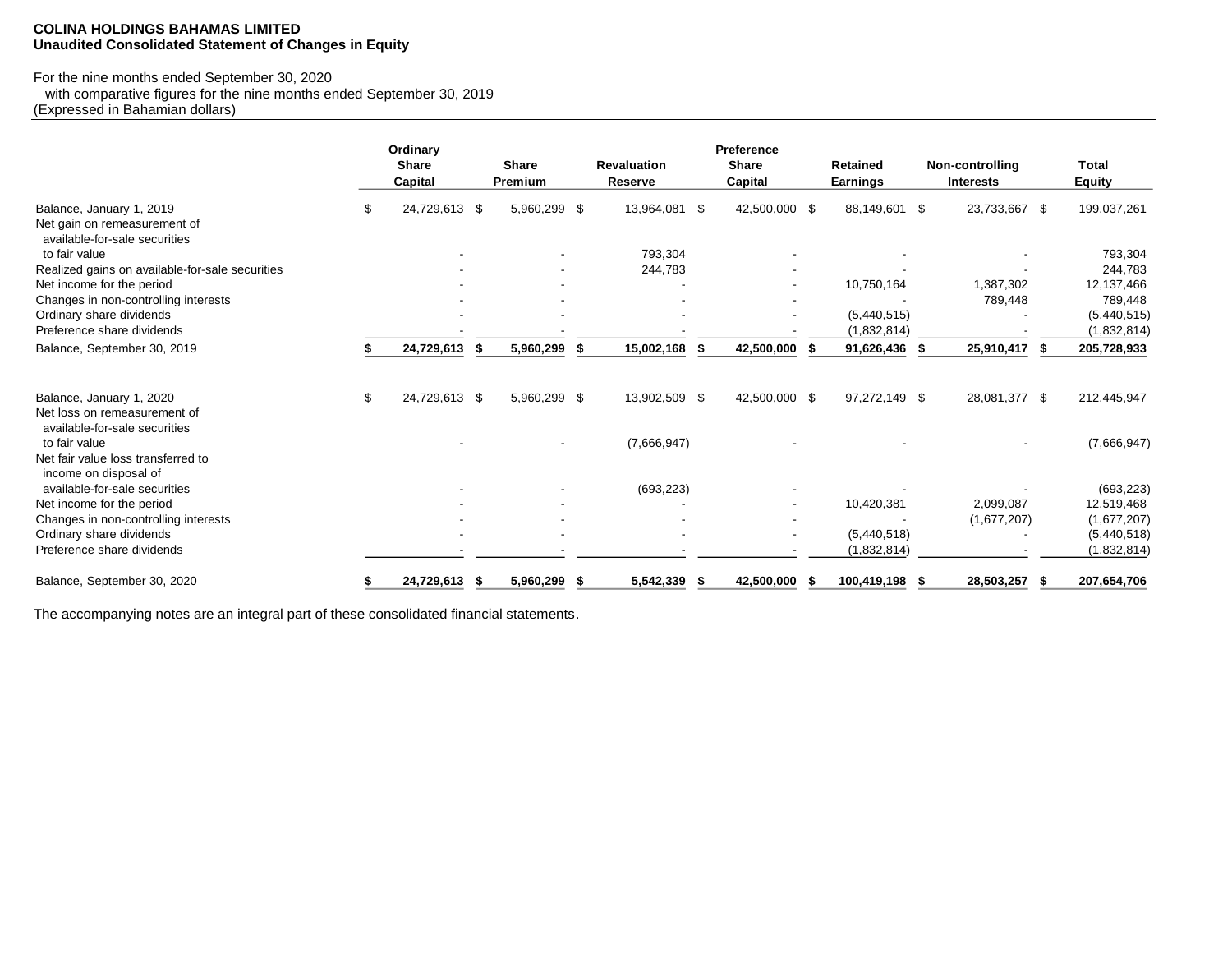#### **COLINA HOLDINGS BAHAMAS LIMITED Unaudited Consolidated Statement of Cash Flows**

For the nine months ended September 30, 2020

with comparative figures for the nine months ended September 30, 2019

(Expressed in Bahamian dollars)

|                                                             | 9 Months Ended<br>September 30, 2020 |                | 9 Months Ended<br>September 30, 2019 |
|-------------------------------------------------------------|--------------------------------------|----------------|--------------------------------------|
| Cash flows from operating activities:                       |                                      |                |                                      |
| Net income                                                  | \$                                   | 12,519,468     | \$<br>12,137,466                     |
| Adjustments to reconcile net income to net cash             |                                      |                |                                      |
| used in operating activities:                               |                                      |                |                                      |
| Change in unrealized loss/(gain) on fair value              |                                      |                |                                      |
| through income securities                                   |                                      | 16,994,621     | (7,310,545)                          |
| (Decrease)/increase in provision for future policy benefits |                                      | (3, 108, 414)  | 20,159,246                           |
| Changes in loss provisions for loans and receivables        |                                      | 1,254,497      | 522,729                              |
| Depreciation and amortization charges                       |                                      | 1,939,558      | 910,635                              |
| Net realized (gain)/loss on fair value through              |                                      |                |                                      |
| income securities                                           |                                      | (1,852,800)    | 192,453                              |
| Interest income                                             |                                      | (26, 859, 566) | (26, 160, 474)                       |
| Dividend income                                             |                                      | (2, 124, 527)  | (1,707,647)                          |
| Operating cash flows before changes in operating            |                                      |                |                                      |
| assets and liabilities                                      |                                      | (430, 236)     | (1, 256, 137)                        |
| Changes in operating assets and liabilities:                |                                      |                |                                      |
| Decrease/(increase) in other assets                         |                                      | 7,293,438      | (24, 326, 478)                       |
| Increase in other liabilities                               |                                      | 5,845,296      | 7,782,608                            |
| Net cash provided by/(used in) operating activities         |                                      | 12,708,498     | (17,800,007)                         |

(Continued)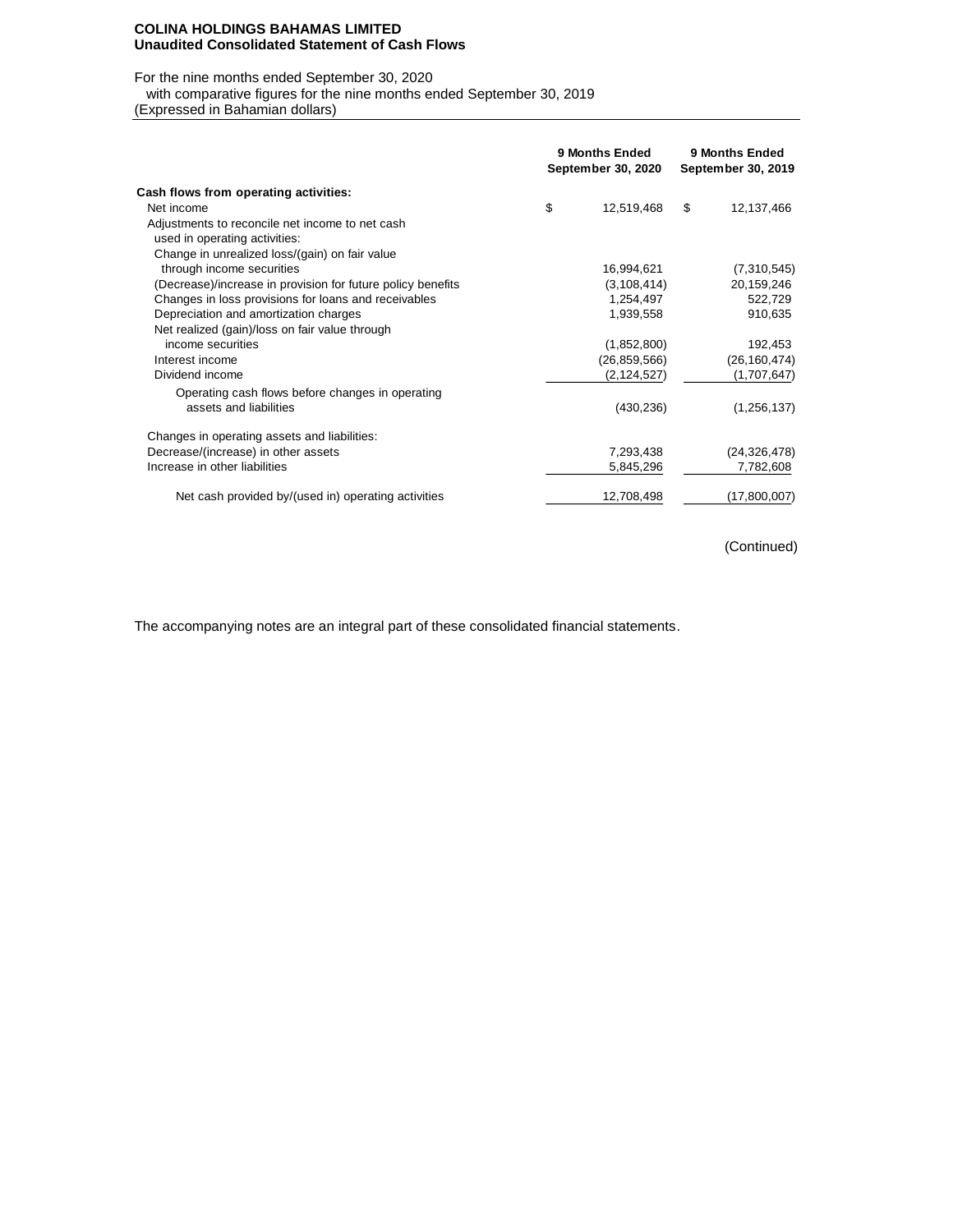#### **COLINA HOLDINGS BAHAMAS LIMITED Unaudited Consolidated Statement of Cash Flows**

## For the nine months ended September 30, 2020

with comparative figures for the nine months ended September 30, 2019

(Expressed in Bahamian dollars)

|                                                               | 9 Months Ended<br>September 30, 2020 | 9 Months Ended<br>September 30, 2019 |
|---------------------------------------------------------------|--------------------------------------|--------------------------------------|
| Cash flows from investing activities:                         |                                      |                                      |
| Changes in non-controlling interests                          | (1,677,207)                          | 789,448                              |
| (Increase)/decrease in term deposits with original maturities |                                      |                                      |
| greater than 90 days                                          | (9,845,113)                          | 13,082,105                           |
| Fair value through income securities purchased                | (17,668,939)                         | (38,995,389)                         |
| Proceeds on disposal of fair value through income             |                                      |                                      |
| securities                                                    | 23,640,051                           | 22,853,375                           |
| Available-for-sale securities purchased                       | (49, 397, 930)                       | (38,680,201)                         |
| Proceeds on disposal of available-for-sale securities         | 25,619,652                           | 38,723,970                           |
| Repayment on loan by affiliate                                | 1,611,644                            | 2,058,675                            |
| Decrease in loans to policyholders                            | 556,629                              | 610,231                              |
| Net change in investment property                             | 1,341,251                            | (199, 266)                           |
| Net change in mortgage and commercial loans                   | 720,480                              | 1,811,183                            |
| Interest received                                             | 23,054,503                           | 24,063,025                           |
| Dividends received                                            | 2,124,527                            | 1,707,647                            |
| Additions to property and equipment                           | (544,001)                            | (348, 732)                           |
| Net cash (used in)/provided by investing activities           | (464, 453)                           | 27,476,071                           |
| Cash flows used in financing activities:                      |                                      |                                      |
| Dividends to ordinary shareholders                            | (5,440,518)                          | (5,440,515)                          |
| Dividends to preference shareholders                          | (1,832,814)                          | (1,832,814)                          |
| Repayments on borrowings                                      | (2,648,485)                          | (4,081,222)                          |
| Net cash used in financing activities                         | (9,921,817)                          | (11, 354, 551)                       |
| Net increase / (decrease) in cash and cash equivalents        | 2,322,228                            | (1,678,487)                          |
| Cash and cash equivalents, beginning of period                | 44,330,366                           | 41,988,547                           |
| Cash and cash equivalents, end of period (Note 3)             | \$<br>46,652,594                     | 40,310,060<br>\$                     |

# (Concluded)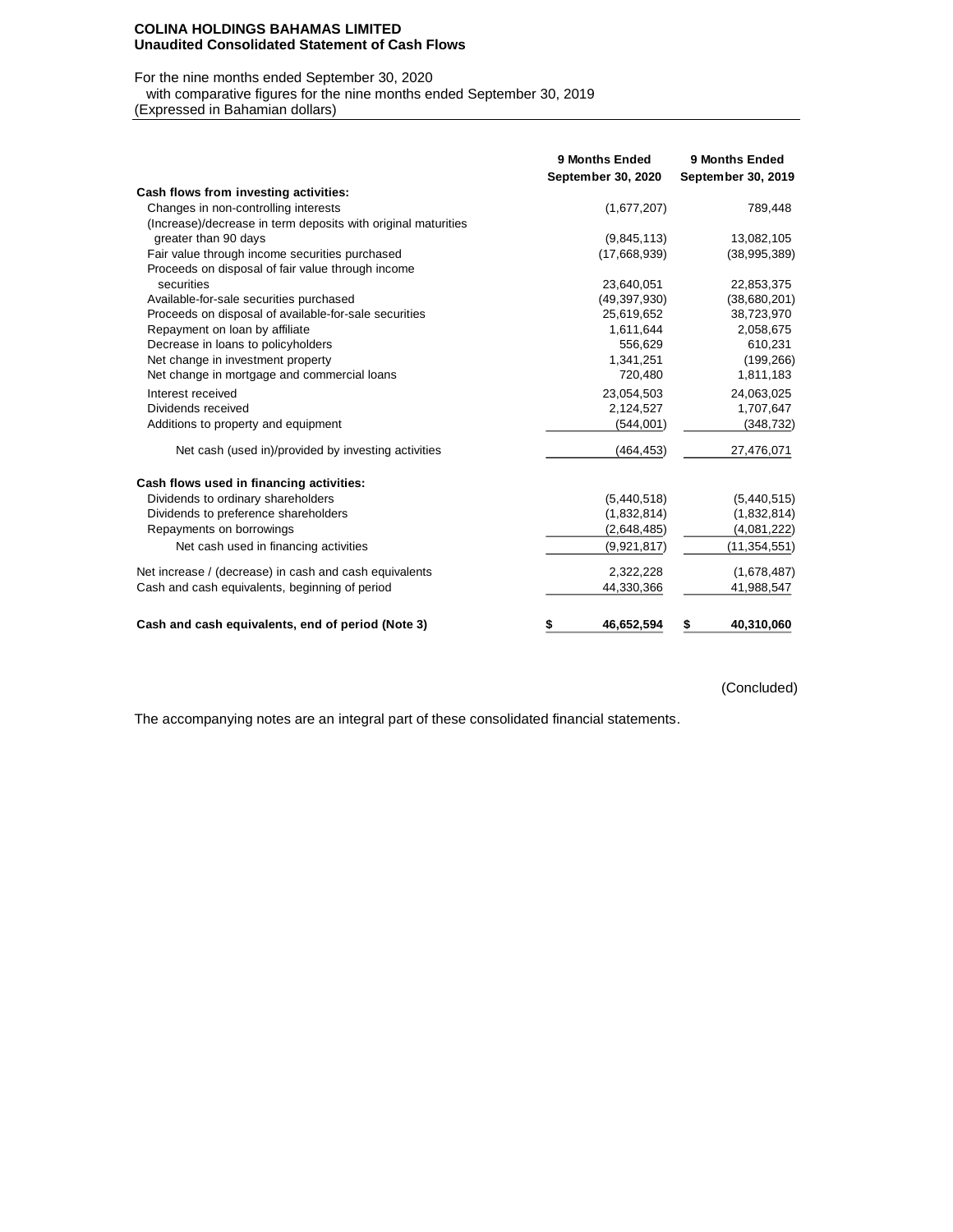For the period ended September 30, 2020 (Expressed in Bahamian dollars)

### **1. General Information**

Colina Holdings Bahamas Limited ("the Company") was incorporated under the laws of the Commonwealth of The Bahamas on July 6, 1993.

The Company acts principally as a holding company of its principal subsidiaries, Colina Insurance Limited ("Colina"), a wholly-owned life and health insurer incorporated in The Bahamas; Colina General Insurance Agency & Brokers Limited ("CGIA"), a wholly-owned general insurance agent and broker; and Colina Financial Advisors Ltd. ("CFAL"), a wholly-owned financial services company.

Colina is registered to operate as a life and health insurer in The Bahamas, The Cayman Islands, and The Turks and Caicos Islands. CGIA holds a dual registration as a general insurance broker and agent for operations in The Bahamas. CFAL is licensed as a broker dealer in The Bahamas.

The ordinary shares of the Company are listed on the Bahamas International Securities Exchange. At September 30, 2020 approximately 58.1% (2019: 58.1%) of the Company's issued ordinary shares were owned by AF Holdings Ltd. ("AFH") and 41.9% (2019: 41.9%) by the Bahamian public.

The registered office of the Company is located at Trinity Place Annex, Frederick and Shirley Streets, P.O. Box N-4805, Nassau, The Bahamas and its principal place of business is located at 308 East Bay Street, P.O. Box N-4728, Nassau, The Bahamas.

## **2. Significant Accounting Policies**

The consolidated financial statements have been prepared in accordance with International Financial Reporting Standards ("IFRS") for interim financial information. Accordingly, they do not include all of the information and footnotes required by IFRS for complete financial statements. In the opinion of management, these unaudited condensed consolidated financial statements reflect all adjustments (consisting of normal recurring accruals) considered necessary for a fair presentation of the Company's financial position and results of operations as at the end of and for the periods presented. All significant intercompany accounts and transactions have been eliminated from these statements. The preparation of unaudited condensed consolidated financial statements in conformity with IFRS requires management to make estimates and assumptions that affect the reported amounts of assets and liabilities and disclosure of contingent assets and liabilities at the date of the financial statements and the reported amounts of revenues and expenses during the reporting period. Actual results could differ from these estimates.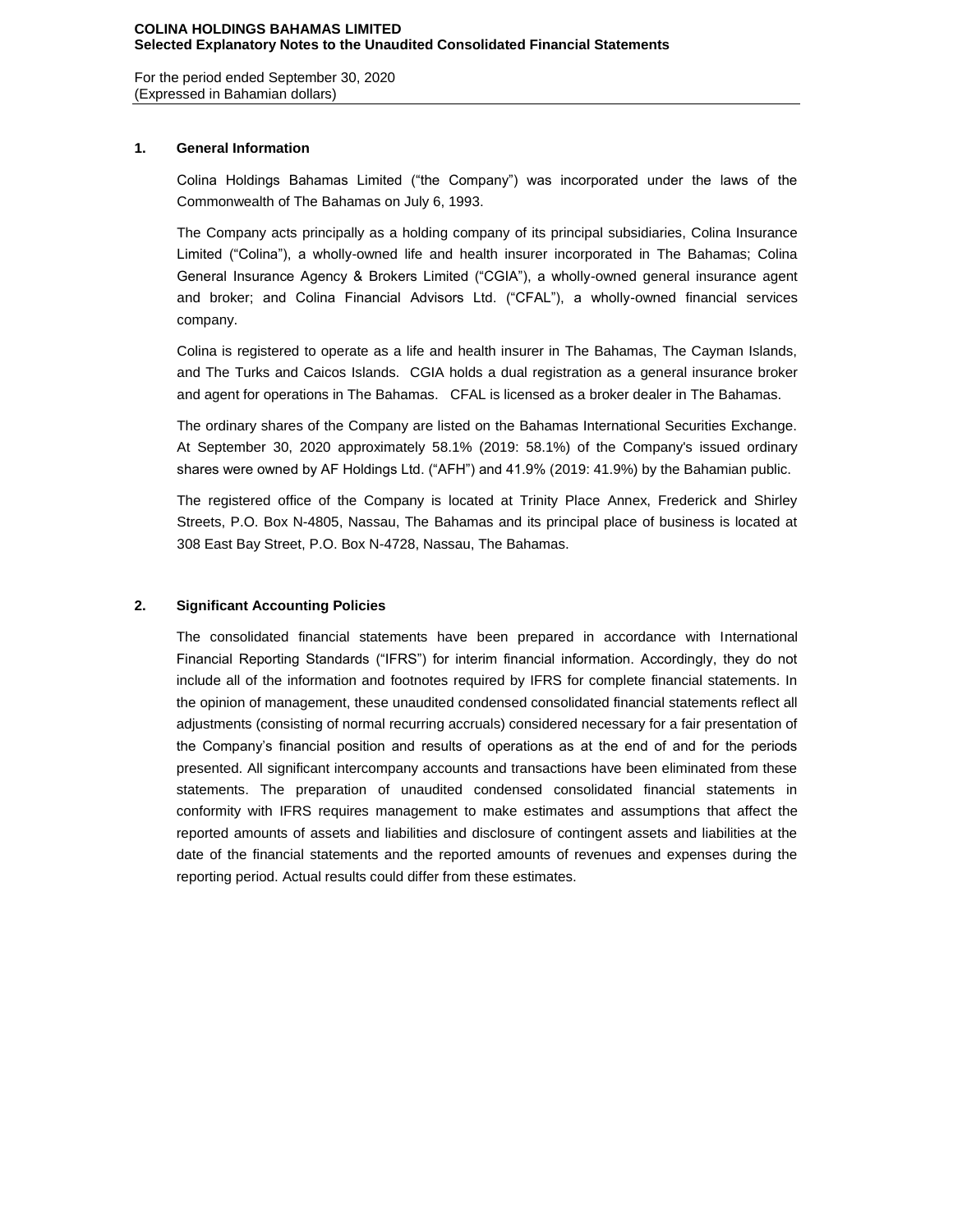## **COLINA HOLDINGS BAHAMAS LIMITED Selected Explanatory Notes to the Unaudited Consolidated Financial Statements**

For the period ended September 30, 2020 (Expressed in Bahamian dollars)

## **3. Cash and Cash Equivalents**

For the purposes of the consolidated statement of cash flows, cash and cash equivalents are comprised of the following:

| Term deposits                              | September 30,<br>2020 |              |    | September 30,<br>2019 |  |  |
|--------------------------------------------|-----------------------|--------------|----|-----------------------|--|--|
|                                            | \$                    | 15,015,690   | S  | 4,486,801             |  |  |
| Less: Deposits with original maturities of |                       |              |    |                       |  |  |
| greater than 90 days                       |                       | (15,015,690) |    | (4,214,045)           |  |  |
| Short-term deposits                        |                       |              |    | 272,756               |  |  |
| Cash and demand balances                   |                       | 46,652,594   |    | 42,883,927            |  |  |
| Less: Bank overdraft                       |                       |              |    | (2,846,623)           |  |  |
| Total cash and cash equivalents            |                       | 46,652,594   | £. | 40,310,060            |  |  |

## **4. Invested Assets**

| Term deposits                                    | September 30,<br>2020 |             |    | December 31,<br>2019 |  |  |
|--------------------------------------------------|-----------------------|-------------|----|----------------------|--|--|
|                                                  | \$                    | 15,015,690  | \$ | 5,170,577            |  |  |
| Investment securities and other financial assets |                       | 439,251,278 |    | 445,753,030          |  |  |
| Mortgages and commercial loans                   |                       | 24,542,937  |    | 25,330,141           |  |  |
| Policy loans                                     |                       | 69,327,993  |    | 69,614,153           |  |  |
| Investment properties                            |                       | 57,695,151  |    | 59,036,402           |  |  |
| Equity-accounted investees                       |                       | 15,505,195  |    | 17,532,501           |  |  |
| Total invested assets                            |                       | 621,338,244 |    | 622,436,804          |  |  |